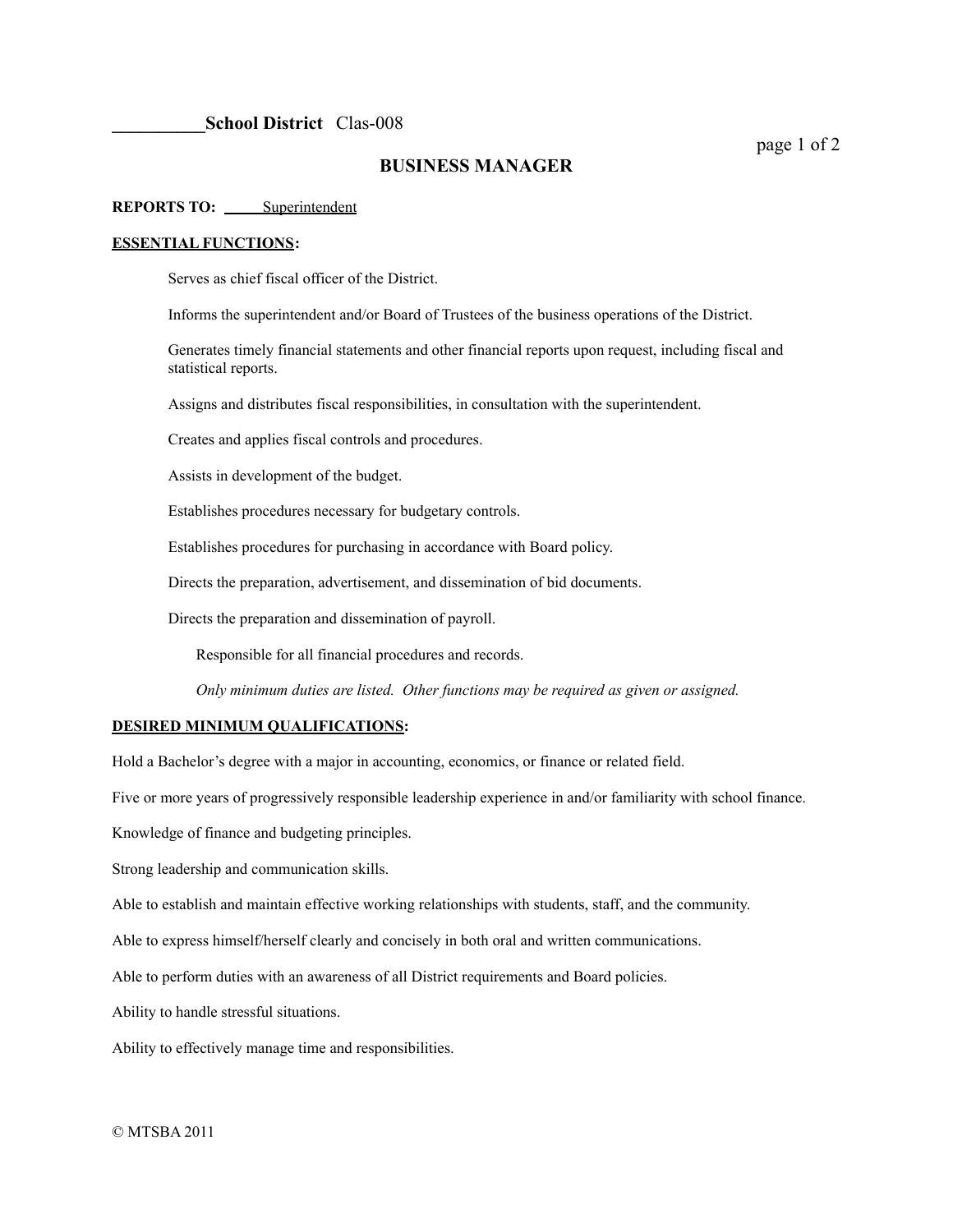### **EQUIPMENT USED:**

Computer, calculator, copy machine, fax machine, telephone/voice mail.

## **WORK ENVIRONMENT:**

While performing the duties of this job, the employee constantly works around others, works with the public, and works inside. The noise level in the work environment is usually moderate.

### **PHYSICAL DEMANDS:**

While performing the duties of this job, the employee is regularly required to walk and talk or hear. The employee frequently is required to stand and sit. The employee is occasionally required to use hands/fingers, handle or feel objects, tools, or controls; reach with hands and arms. Specific vision abilities required by this job include close vision, distance vision, and depth perception.

### **MENTAL/MOTOR DEMANDS:**

While performing the duties of this job, the employee performs routine work. The employee exercises flexibility (ability to shift from one task to another). Guidance and reinforcement are infrequently available. The employee frequently works within time constraints and maintains attentiveness intensity. The employee is frequently involved in social interactions which require oral and written communication. Memory, reasoning, and exercising judgment are constantly used/required on the job. Mathematics, estimating, and problem solving are frequently used/required on the job.

*The physical demands, work-environment characteristics, and mental/motor demands described within this job* description are representative of those that must be met by an employee to successfully perform the essential *functions of this job. Reasonable accommodations may be made to enable individuals with disabilities to perform the essential functions.*

**For those classified employees employed under a written contract for a specified term, nothing contained in this job description shall create a property right beyond the specified duration of the employment contract.**

**History** Approved on: Revised on: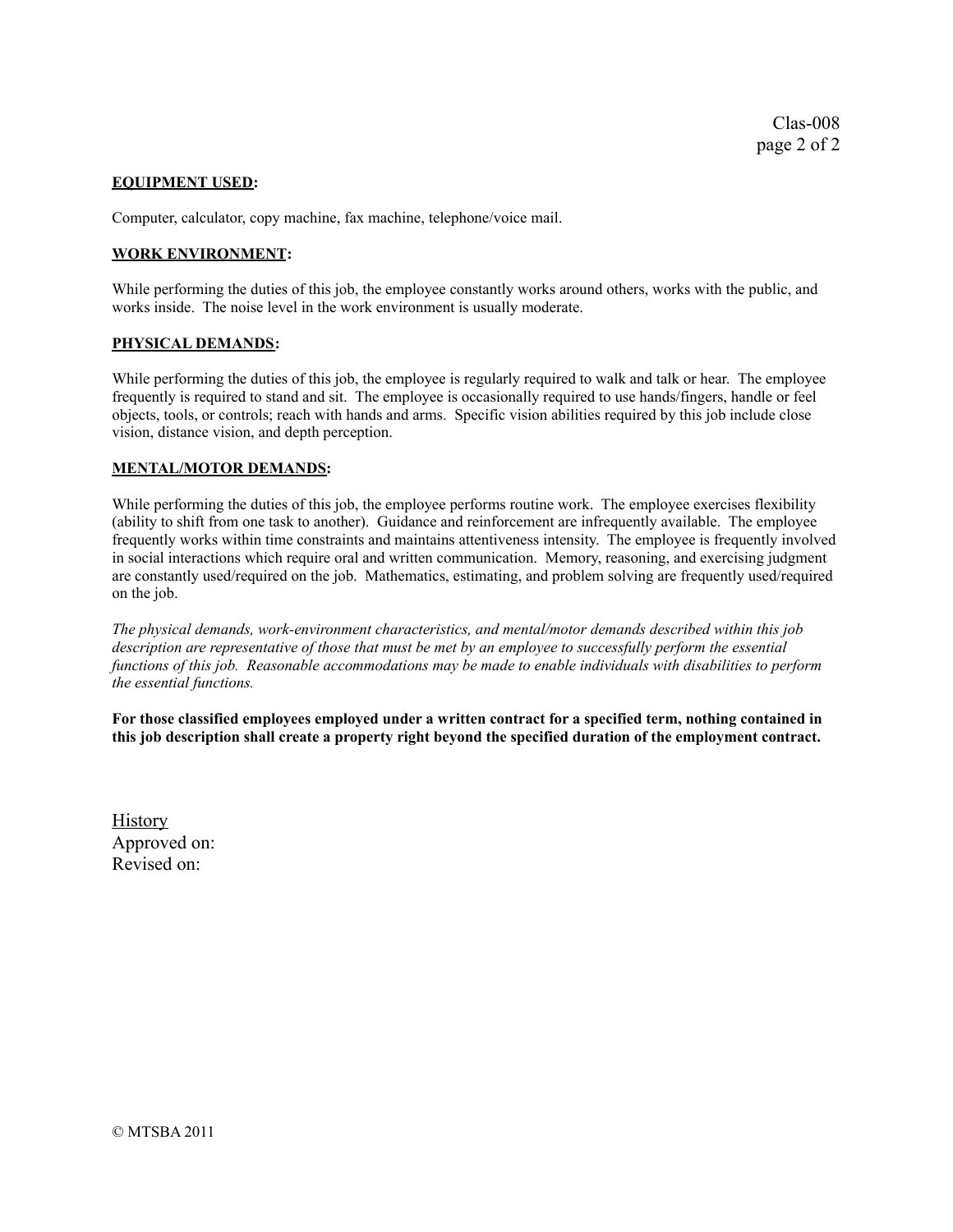# **SCHOOL CLERK**

### **REPORTS TO:** Superintendent/Board of Trustees

### **ESSENTIAL FUNCTIONS:**

Attend all meetings of the Board of Trustees, unless excused by the chairperson.

Responsible for taking and maintaining accurate minutes of meetings of the Board of Trustees.

Acts as custodian of all records and documents of the District, including but not limited to personnel files, student records, financial records, property records, and minutes.

Responsible for keeping accurate and detailed accounts of all receipts and disbursements.

Responsible for drawing and countersigning all warrants for expenditures.

Responsible for the preparation of all notices for School Board meetings and elections.

Responsible for preparing and submitting financial reports to the superintendent and the Board as requested.

Responsible for preparation of Board packets.

Processes all authorized invoices.

Maintains records of paid/unpaid invoices and purchase orders.

Assists in budget preparation and with audits.

Processes payroll data for all School District employees and prepares payroll checks for distribution.

Maintains up-to-date files of all payroll information.

Responsible for employment forms, including but not limited to retirement, IRS, and W-2's.

Responsible for communicating with governmental agencies, labor organizations, TRS, and PERS to provide information.

*Only minimum duties are listed. Other functions may be required as given or assigned.*

## **DESIRED MINIMUM QUALIFICATIONS:**

One year experience in typing and general clerical work; high school diploma or equivalent; or any combination of training and/or experience that could likely provide the desired knowledge and abilities.

Basic arithmetic, filing, and record-keeping procedures.

Proficiently operate standard office equipment, including copier, computer terminal, word processor, etc.

Communicate effectively with students, public, and staff.